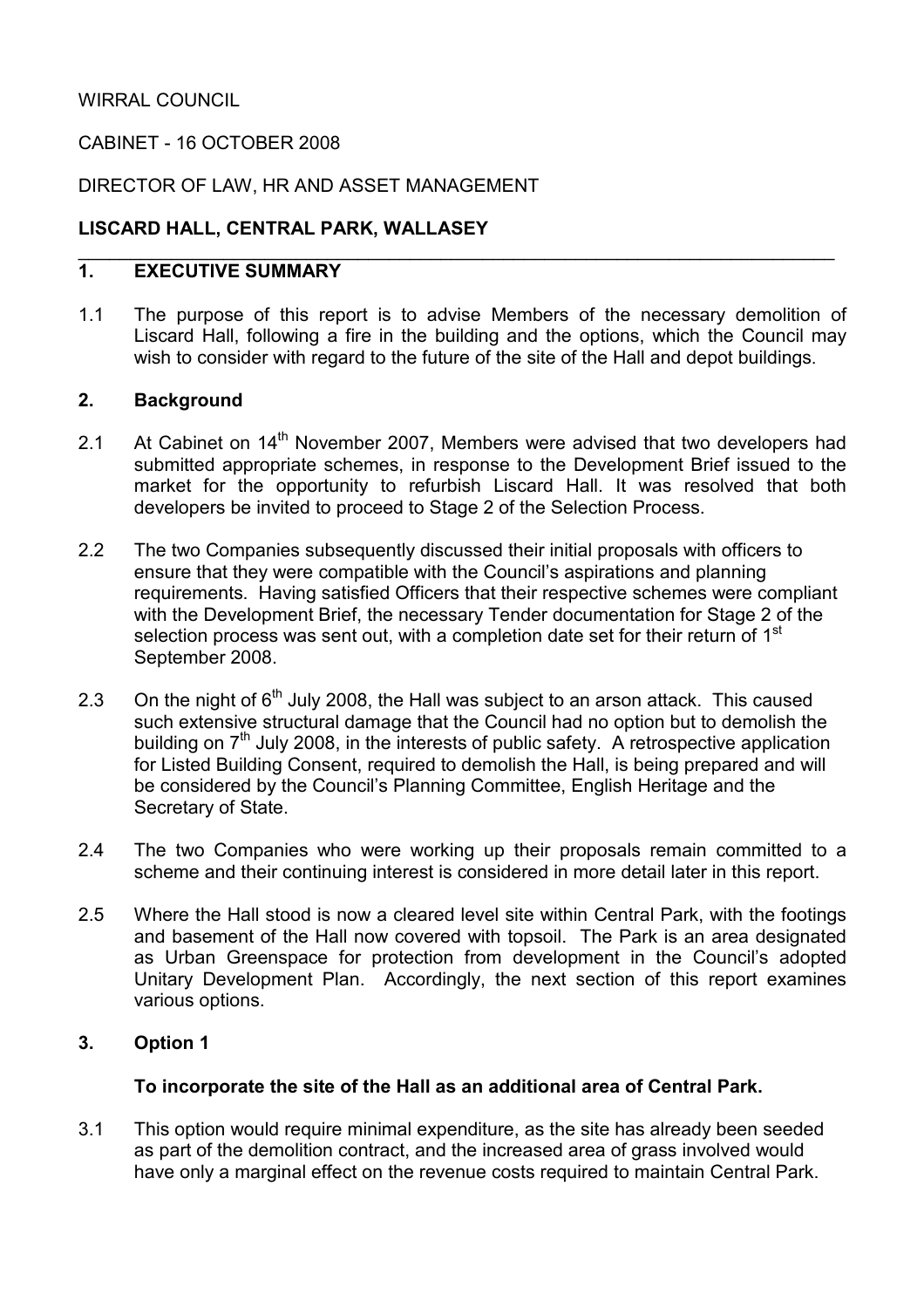However, this option would not record the existence of the building, which might be considered to be detrimental to the historical legacy of Liscard Hall.

3.2 Option 1 would comply with the Council's adopted Unitary Development Plan policy for Central Park

### 4. Option 2

#### To grass over the site leaving the top of the external and basement walls exposed as features to show the original structure and footprint of the Hall.

- 4.1 This option will require further investigation to determine how much of the external and basement walls were damaged by the demolition and how much material will need to be excavated from the basement, to give definition to the structures remaining.
- 4.2 In addition, an explanatory plaque could be erected describing the archaeological remains and history of Liscard Hall.
- 4.3 Option 2 would comply with the Council's adopted Unitary Development Plan policy for Central Park.

#### 5. Option 3

#### To build on the site of the Hall.

- 5.1 The original Development Brief described how the Council's existing planning policies might be satisfied by an appropriate development, because the principal objective was to preserve, restore and refurbish a Grade II Listed building, bringing it back into a suitable beneficial use.
- 5.2 As the building has been demolished, the Council's planning policies applicable to a designated Urban Greenspace will apply to the cleared site. UDP Policy GR1 – The Protection of Urban Greenspace, states:

On land designated as Urban Greenspace, facilities for visitors, sport or play will be permitted where it can be demonstrated that the proposals would not:

- (1) prejudice the continued use of the site for open air recreation; or
- (2) prejudice the visual amenity, landscape character or nature conservation value of the site

Development for other purposes on land designated as Urban Greenspace, other than for the re-use of existing buildings, will not be permitted unless alternative provision of equivalent community benefit is made available.

- 5.3 In these circumstances, it will be difficult to present a scheme, which involves the erection of a new building on the site of the Hall that would comply with this policy.
- 5.4 Option 3 would only comply with the Council's adopted Unitary Development Plan policy for Central Park, if alternative provision of equivalent community benefit could be secured somewhere else within the locality.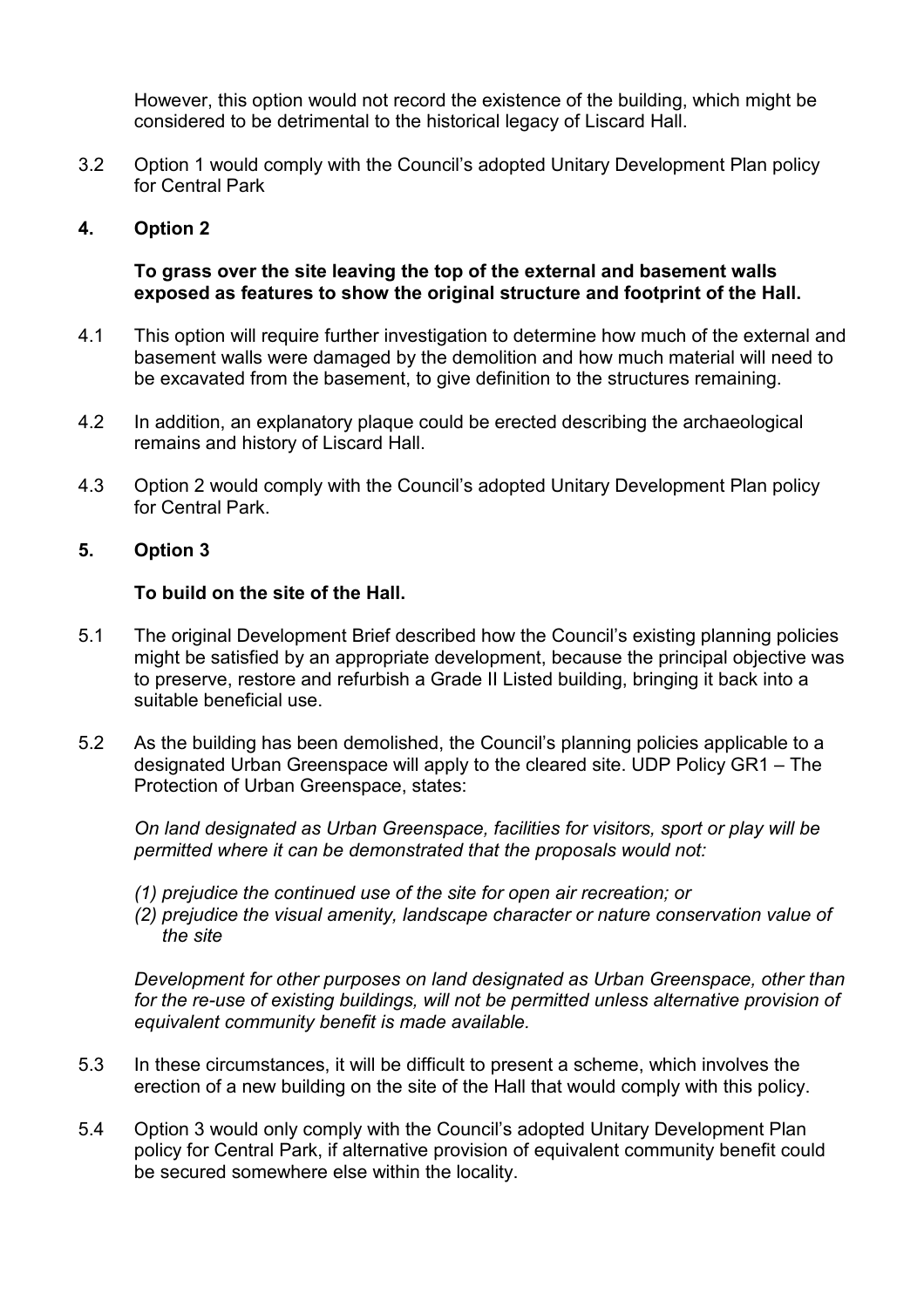### 6. Option 4

### To try and promote a new scheme to refurbish the Depot Buildings, in isolation.

- 6.1 The depot has two buildings capable of conversion. They are the main depot building 426m2 GIA (4585sq ft) and the detached cottage 103m2 GIA (1100sq ft), currently used as a mess room. They are in poor condition and operationally unsatisfactory because they create excessive traffic movements within the park. Also, there are activities carried out at the Depot that are not directly linked with the maintenance of Central Park and would therefore be better serviced from alternative depot locations.
- 6.2 The buildings are still listed as curtilage buildings to the Hall because there was a functional and land ownership relationship. Now that the Hall has been demolished English Heritage will need to consider at some time in the future de-listing and make an assessment as to whether the depot complex and garden should be listed in their own right. The Council might also wish to see them restored and preserved, irrespective of whether they are listed or not.
- 6.3 As existing buildings to be re-used, the opportunity for a prospective developer to submit a scheme that might be satisfactory in planning terms is likely to be more achievable, than in respect of the cleared site of the Hall. However, the scale and condition of the buildings available for development are such that they may be of limited interest to the commercial market, particularly in the current adverse economic climate.
- 6.4 Option 4 would comply with the Council's adopted Unitary Development Plan policy for Central Park subject to any impact on the remaining Listed Buildings or Structures.
- 6.5 Although the original Companies, who submitted proposals to refurbish the Hall, remain interested in any new build scheme, Members are advised that either of the Options 3 & 4, will require a new Development Brief to be prepared and a new procurement procedure to be commenced.

### 7. Local Consultation

- 7.1 On  $17<sup>th</sup>$  September 2008 a meeting of the Liscard Hall Steering Group, comprising local Ward Members and Friends of Central Park, was held to try and determine whether there was a consensus locally in support of any one particular option, or any alternative proposals that might be forthcoming from the community.
- 7.2 In summary, the Group would prefer to see the Council fully examine the planning circumstances that now apply to the cleared site, to see if there was any realistic possibility of securing a new building on the site. The Group was also prepared to see any such development proposals cover, as previously, the depot and outbuildings.
- 7.3 The Group also felt that any new Development Brief prepared to promote a new build scheme should, as far as possible, repeat the sequential preferences for development which had originally been proposed for the Hall i.e. Self Sustaining Community Uses, Self Sustaining Leisure Uses, Commercial Uses and finally and least favourably Residential Use.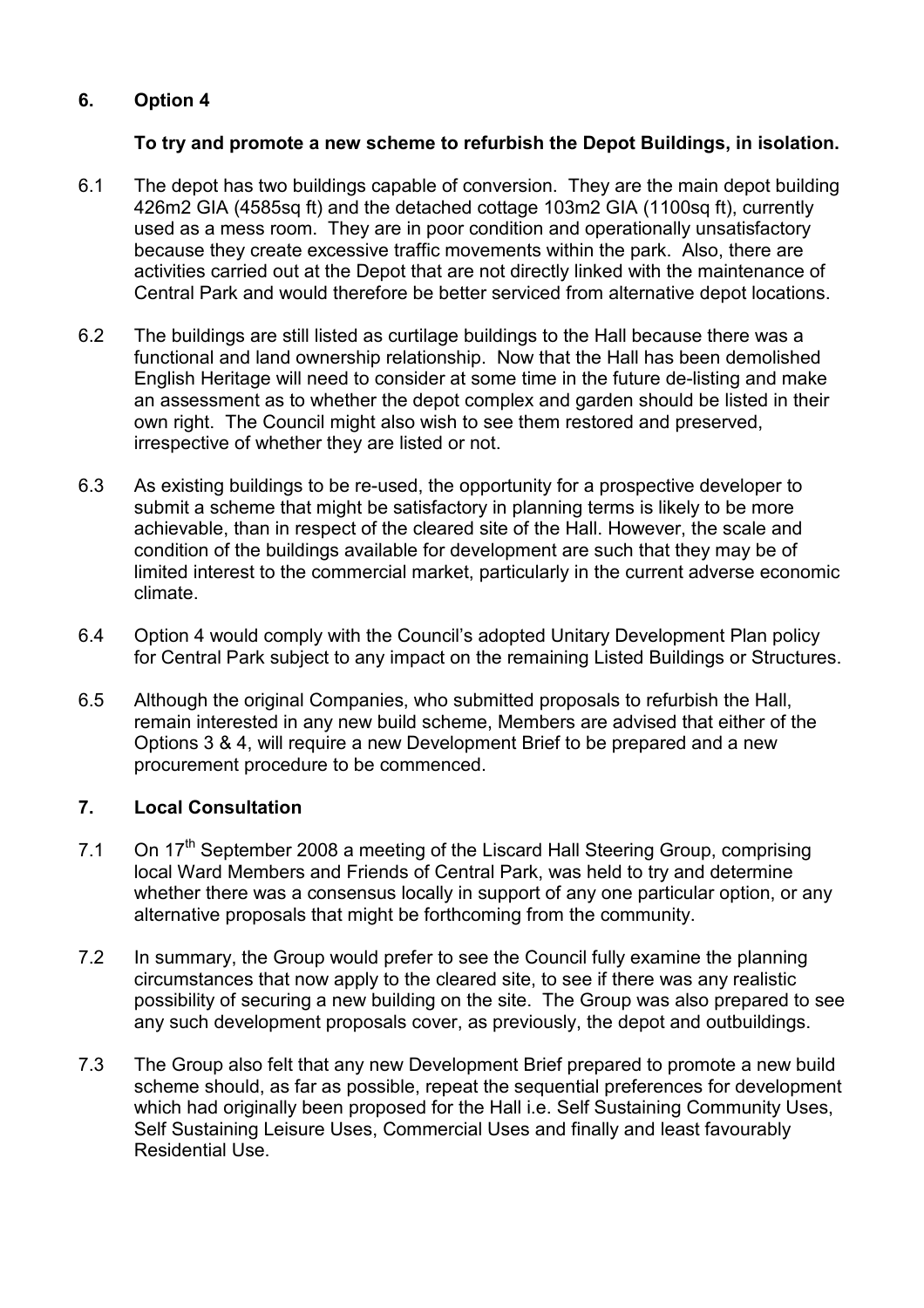- 7.4 The Council committed significant Officer and Member time and effort to try and secure a future for the Hall. Much of that work could be modified and adapted to try and secure a new development on its cleared site, if the planning hurdles can be overcome.
- 7.5 The conclusion of the Group was that the site of the Hall and its environs are examined in detail, to see what re-development opportunities might be possible, in the new circumstances.

### 8. The Insurance Claim

- 8.1 Asset Management has provided the Council's insurers with full details of the structure and layout of the Hall, together with photographic evidence of the condition of the building before the fire. It has also supplied the Development Brief for the refurbishment of the Hall and two schemes submitted by the prospective developers.
- 8.2 The loss adjusters are to appoint an Independent Valuer to work up a valuation of the building in its condition before the fire, in need of refurbishment, which will be used as a basis of settlement of this claim. The Insurers have met the demolition costs, site clearance and making good the ground.
- 8.3 The Council could seek to settle the claim by asking the Insurers to rebuild the Hall. The Director of Finance does not recommend this because the Council will need to find unquantified capital resources of its own to complete any scheme and would find the insurance monies significantly reduced to reflect any betterment that a new building creates.

#### 9. Strategic Objectives

9.1 The selection of the options to seek a new building on the site together with the refurbishment and conversion of the depot buildings will support the Council's priority to improve the use of the Council's Land and Asset.

### 10. Financial implications

10.1 None at this stage. The Council may receive a capital receipt when the insurance claim is settled.

### 11. Staffing implications

- 11.1 None
- 12. Equal Opportunities implications
- 12.1 None

### 13. Community Safety Implications

13.1 The building had to be demolished because it was unsafe and could not be made safe as a standing structure and the site has now been cleared of materials and left safe.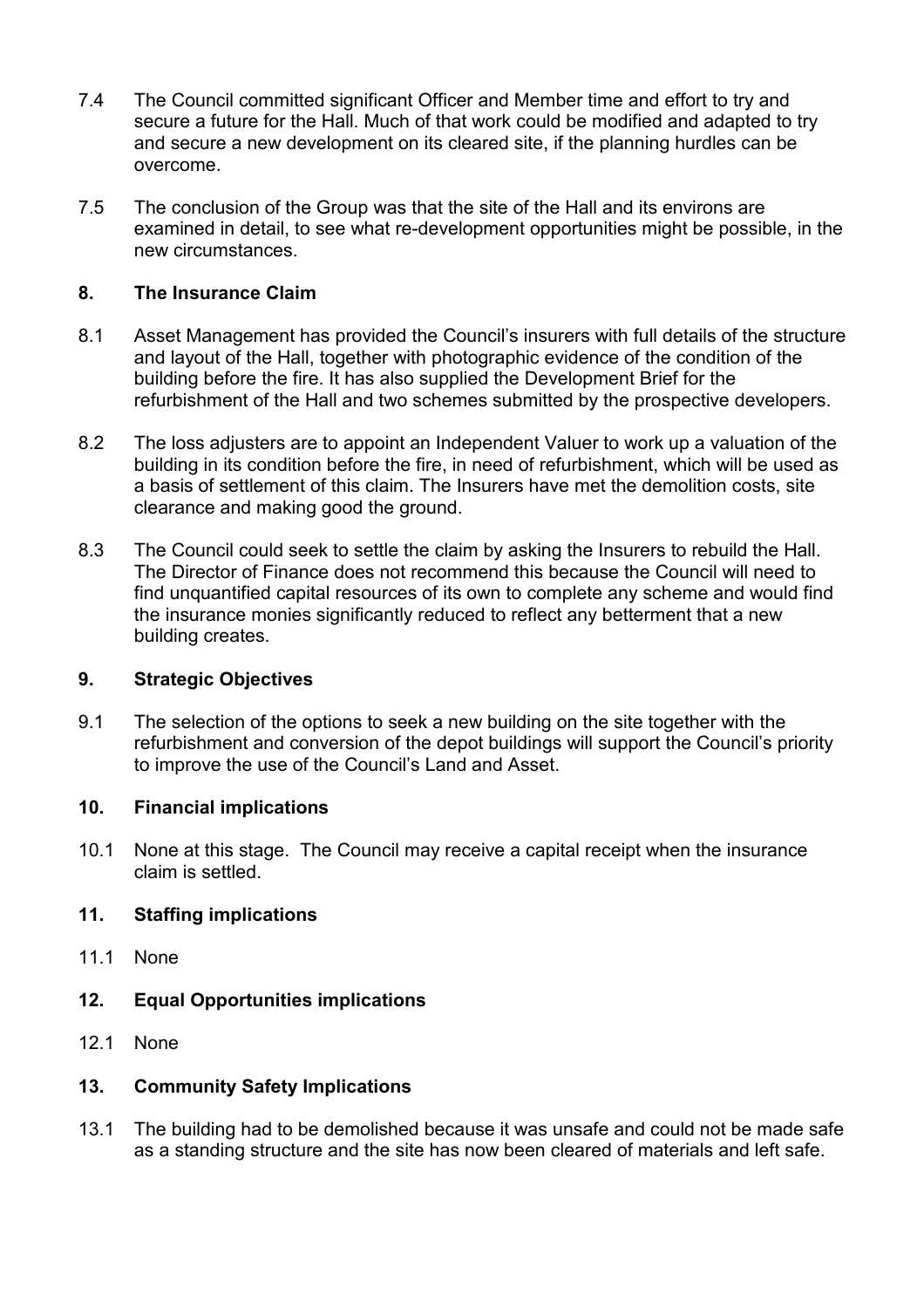### 14. Local Agenda 21 implications

### 14.1 None

### 15. Planning implications

- 15.1 Central Park is designated as Urban Greenspace in the Unitary Development Plan and any future planning application for development at the former Liscard Hall site would be assessed against Policies GRE1 and GR1 'The Protection of Urban Green Space'.
- 15.2 Facilities for visitors, sport or play can be permitted under the terms of this policy, other types of development could only be considered if suitable compensatory measures can be put in place to provide equivalent community benefit elsewhere. This normally requires provision of open space elsewhere in the area. The policy also allows for the existing buildings to be converted for other suitable uses.
- 15.3 As the main listed building has been demolished, the case for any substantial enabling development has diminished any other enabling development would have to be proportionate to securing their long term future under the terms of Policy CH1.
- 15.4 There is a statutory requirement to determine applications in accordance with the Unitary Development Plan unless it can be demonstrated that material considerations indicate otherwise. A planning application at this site which departs from the adopted planning policy would need to be referred to the Secretary of State before planning permission could be granted.

#### 16. Anti-poverty implications

- 16.1 None
- 17. Human Rights implications
- 17.1 None
- 18. Social Inclusion implications
- 18.1 None
- 19. Local Member Support implications
- 19.1 This report will be of interest to Ward Members in New Brighton, Wallasey, Liscard and Seacombe.
- 20. Background Papers
- 20.1 None